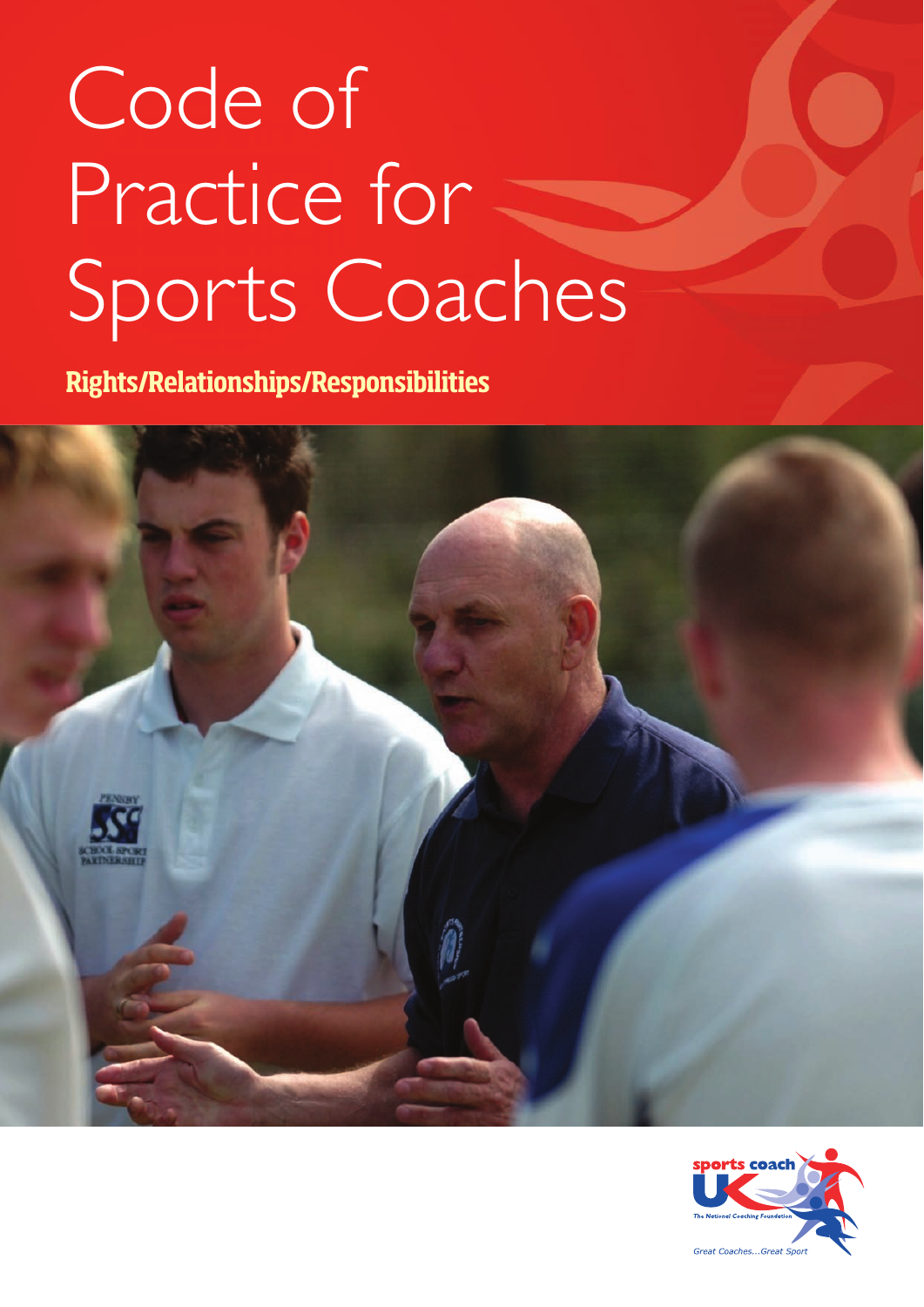# Code of Code of Practice for Practice for Sports Coaches Sports Coaches

Coaches play a crucial role in the development of any sport and in the lives of the performers they coach. Good coaches ensure participants in sport have positive experiences and are therefore more likely to continue in their sport and achieve their potential.

Coaching, as an emerging profession, must demonstrate a high degree of honesty, integrity and competence at all levels. The need for coaches to understand and act upon their responsibilities is of critical importance to sport, as is the need to protect the key concept of participation for fun and enjoyment as well as achievement. This is implicit within good coaching practice and promotes a professional image of the good practitioner. This Code of Practice defines all that is best in good coaching practice.

#### **Good coaching practice needs to reflect the following key principles:**

**• Rights**

Coaches must respect and champion the rights of every individual to participate in sport.

#### **• Relationships**

Coaches must develop a relationship with performers (and others) based on openness, honesty, mutual trust and respect.

#### **• Responsibilities – personal standards**

Coaches must demonstrate proper personal behaviour and conduct at all times.

**100LA** 

#### **• Responsibilities – professional standards**

To maximise the benefits and minimise the risks to performers, coaches must attain a high level of competence through qualifications, and a commitment to ongoing training that ensures safe and correct practice.

These principles are defined in more detail further in this brochure.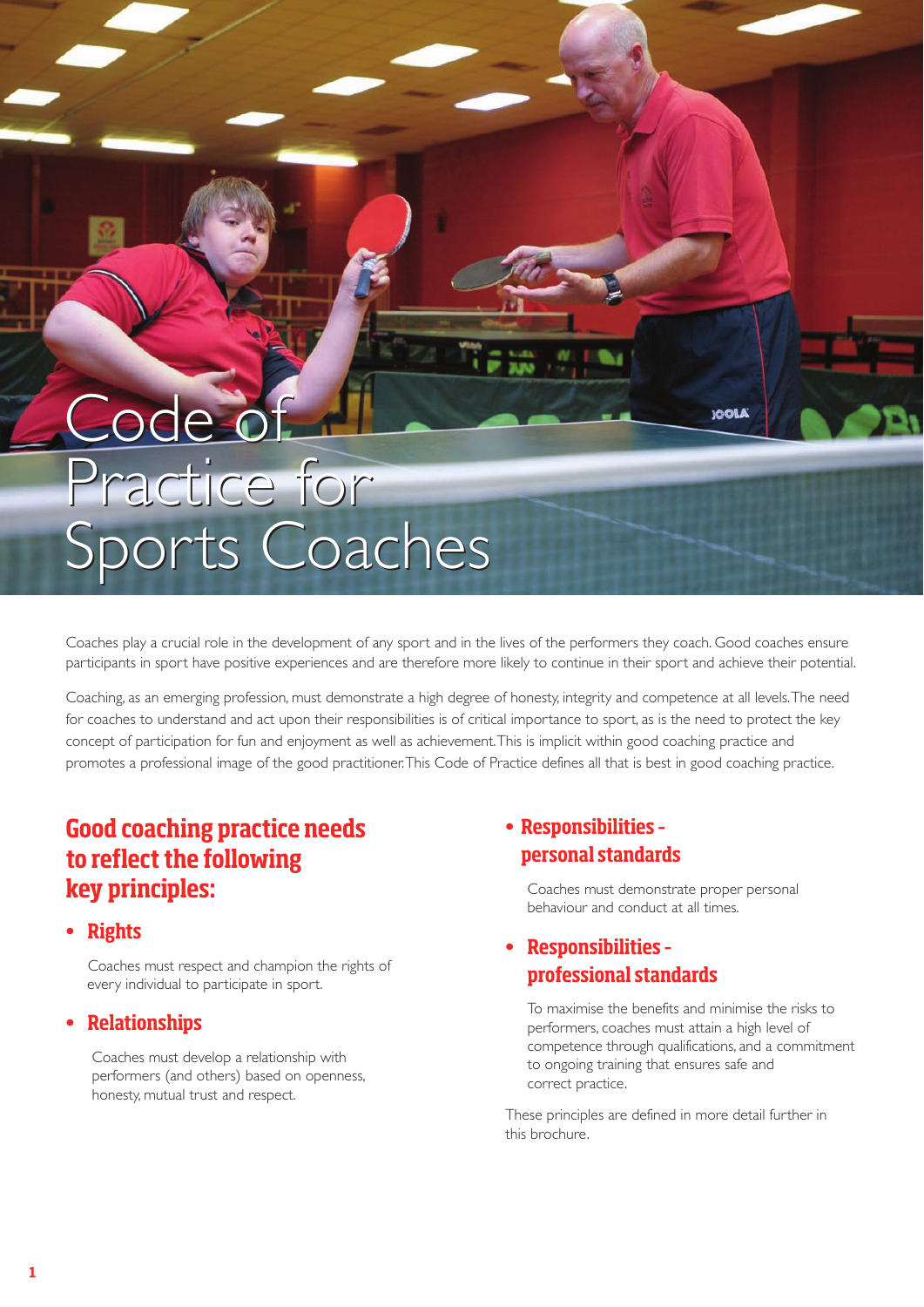## Code of Practice for Sports Coaches

| <b>Principle</b> | Statement                                                                                                                                     | <b>Issues</b>                                                                                                                                                                                                                                                                                                                                                                                                                                                                                                                                                                                                                                                                                                                                                                             | <b>Actions</b>                                                                                                                                                                                                                                                                                                                                                                                                                                                                                                                                                                                                                                                                                                                                                                                                                                                                                                                                                                                                                                                                                                                                                                                                                                                                                                                                                                                                                                                                                                                                                                                                                                                                                                                                                                                                                                                                                                                                                                                                                                                                                                                                                                                                                                                                                                                                                                                                                                                                                                                                                                                                                                                     |
|------------------|-----------------------------------------------------------------------------------------------------------------------------------------------|-------------------------------------------------------------------------------------------------------------------------------------------------------------------------------------------------------------------------------------------------------------------------------------------------------------------------------------------------------------------------------------------------------------------------------------------------------------------------------------------------------------------------------------------------------------------------------------------------------------------------------------------------------------------------------------------------------------------------------------------------------------------------------------------|--------------------------------------------------------------------------------------------------------------------------------------------------------------------------------------------------------------------------------------------------------------------------------------------------------------------------------------------------------------------------------------------------------------------------------------------------------------------------------------------------------------------------------------------------------------------------------------------------------------------------------------------------------------------------------------------------------------------------------------------------------------------------------------------------------------------------------------------------------------------------------------------------------------------------------------------------------------------------------------------------------------------------------------------------------------------------------------------------------------------------------------------------------------------------------------------------------------------------------------------------------------------------------------------------------------------------------------------------------------------------------------------------------------------------------------------------------------------------------------------------------------------------------------------------------------------------------------------------------------------------------------------------------------------------------------------------------------------------------------------------------------------------------------------------------------------------------------------------------------------------------------------------------------------------------------------------------------------------------------------------------------------------------------------------------------------------------------------------------------------------------------------------------------------------------------------------------------------------------------------------------------------------------------------------------------------------------------------------------------------------------------------------------------------------------------------------------------------------------------------------------------------------------------------------------------------------------------------------------------------------------------------------------------------|
| Rights           | Coaches must<br>respect and<br>champion the<br>rights of every<br>individual to<br>participate<br>in sport                                    | Coaches should:<br>• assist in the creation of an environment<br>where every individual has the<br>opportunity to participate in a sport or<br>activity of their choice<br>• create and maintain an environment free<br>of fear and harassment<br>• recognise the rights of all performers to<br>be treated as individuals<br>• recognise the rights of performers to<br>confer with other coaches and experts<br>• promote the concept of a balanced<br>lifestyle, supporting the well-being of the<br>performer both in and out of the sport.                                                                                                                                                                                                                                           | • Treat all individuals in sport with respect at all times.<br>• Do not discriminate on the grounds of gender, marital status, race, colour,<br>disability, sexual identity, age, occupation, religious beliefs or<br>political opinion.<br>• Do not condone or allow any form of discrimination to go unchallenged.<br>• Do not publicly criticise or engage in demeaning descriptions of others.<br>• Be discreet in any conversations about performers, coaches or any<br>other individuals.<br>• Communicate with and provide feedback to performers in a manner that<br>reflects respect and care.                                                                                                                                                                                                                                                                                                                                                                                                                                                                                                                                                                                                                                                                                                                                                                                                                                                                                                                                                                                                                                                                                                                                                                                                                                                                                                                                                                                                                                                                                                                                                                                                                                                                                                                                                                                                                                                                                                                                                                                                                                                            |
| <b>Principle</b> | <b>Statement Issues</b>                                                                                                                       |                                                                                                                                                                                                                                                                                                                                                                                                                                                                                                                                                                                                                                                                                                                                                                                           | <b>Actions</b>                                                                                                                                                                                                                                                                                                                                                                                                                                                                                                                                                                                                                                                                                                                                                                                                                                                                                                                                                                                                                                                                                                                                                                                                                                                                                                                                                                                                                                                                                                                                                                                                                                                                                                                                                                                                                                                                                                                                                                                                                                                                                                                                                                                                                                                                                                                                                                                                                                                                                                                                                                                                                                                     |
| Relationships    | Coaches must<br>develop a<br>relationship with<br>performers (and<br>others) based<br>on openness,<br>honesty, mutual<br>trust<br>and respect | Coaches:<br>• must not engage in behaviour that<br>constitutes any form of abuse (physical,<br>sexual, emotional, neglect, bullying)<br>• should promote the welfare and best<br>interests of their performers<br>• must avoid sexual intimacy with<br>performers either while coaching them<br>or in the period of time immediately<br>following the end of the<br>coaching relationship<br>• must take action if they have a concern<br>about the behaviour of an adult towards<br>a child<br>• should empower performers to be<br>responsible for their own decisions<br>• should clarify the nature of the coaching<br>services being offered to performers<br>• should communicate and cooperate<br>with other organisations and individuals<br>in the best interests of performers. | • Be aware of the physical needs of performers, especially the developmental<br>stage and needs of children and young people, and ensure that training<br>loads and intensities are appropriate.<br>• Ensure that physical contact is appropriate and necessary, and is carried<br>out within recommended guidelines (provided by governing bodies of<br>sport) with the performer's full consent and approval.<br>• Do not engage in any form of sexually related contact with any performer<br>for whom they have responsibility. This is strictly forbidden as is sexual<br>innuendo, flirting or inappropriate gestures and terms. Coaches are in a<br>position of power and trust in relation to performers. By entering into an<br>intimate/sexual relationship with a performer, a coach may be deemed<br>guilty of abusing this position and, in relation to children and young people,<br>this may also be unlawful.<br>• Inform parents or guardians immediately if you are at all concerned about<br>the welfare of a child, unless there are concerns that this would not be in<br>the interests of the child.<br>• Know and understand the relevant governing body of sport or employer<br>child protection/safeguarding policies and procedures in this regard and<br>adhere to them.<br>• Follow the reporting procedures laid down by your governing body of<br>sport or employer if you have a concern - non-action is unacceptable.<br>• Arrange to transfer a performer to another coach if it is clear that an<br>inappropriate or intimate relationship is developing.<br>• Discuss with parents and other interested parties the potential impact of<br>the programme on the performer.<br>• Respect performers' opinions when making decisions about their<br>participation in their sport.<br>• Encourage performers to take responsibility for their own development<br>and actions.<br>• Allow performers to discuss and participate in the<br>decision-making process.<br>• Discuss and agree with performers what information is confidential.<br>• Inform performers or their parents/guardians of the requirements of<br>the sport.<br>• Inform performers or their parents/guardians of any potential costs<br>involved in accessing the coaching services on offer.<br>• Be aware of and communicate on any conflict of interest as soon as it<br>becomes apparent.<br>• Do not work with any other coach's performer without first discussing or<br>agreeing it with both the coach and the performer involved.<br>• Identify and agree with performers which other experts or organisations<br>could offer appropriate services. |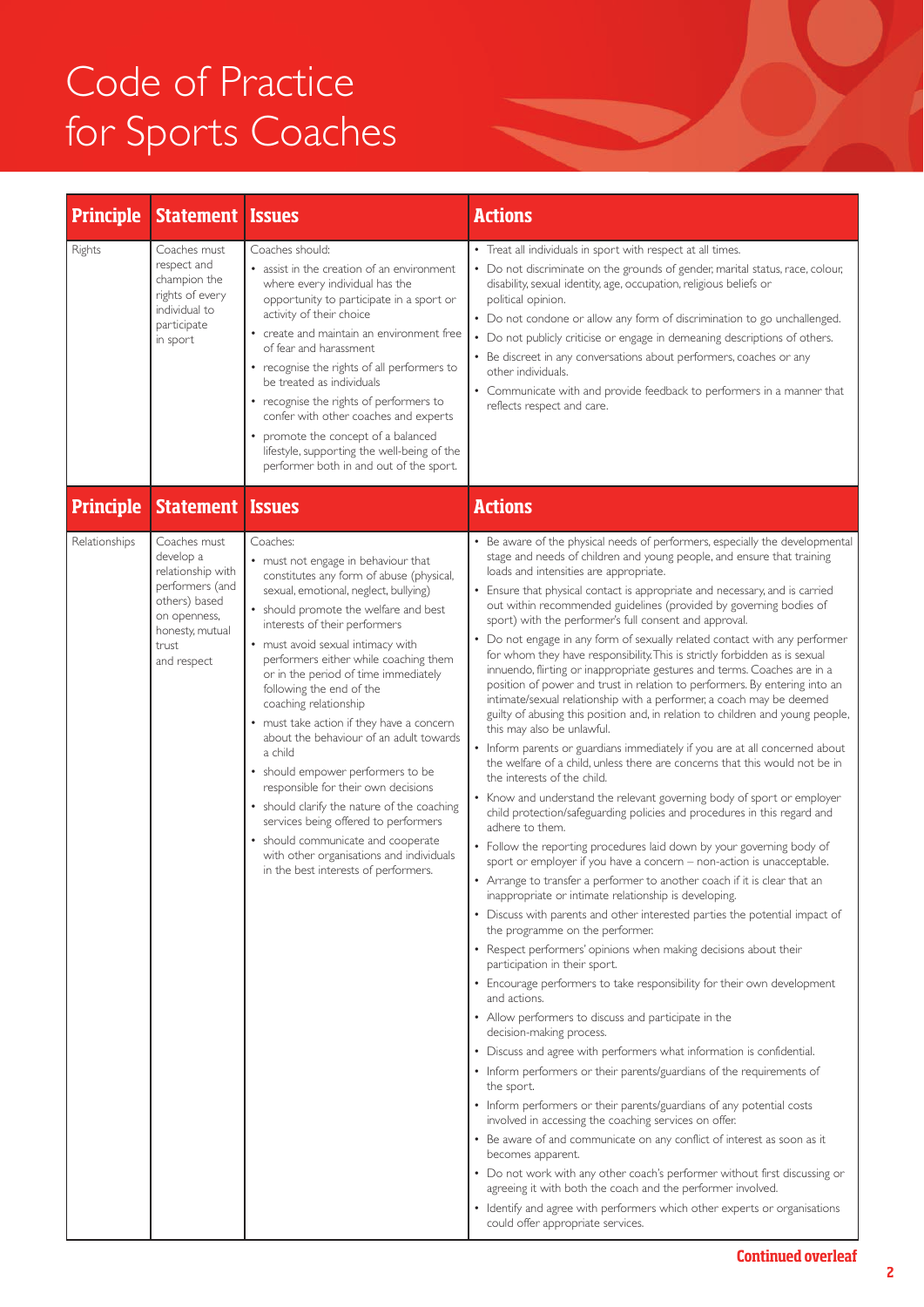## Code of Practice for Sports Coaches

| <b>Principle</b>                                | <b>Statement Issues</b>                                                                                                                                                                                                                                                                      |                                                                                                                                                                                                                                                                                                                                                                                                                                                                                                                                                                                                                                                                                                                                                                                                                                                                              | <b>Actions</b>                                                                                                                                                                                                                                                                                                                                                                                                                                                                                                                                                                                                                                                                                                                                                                                                                                                                                                                                                                                                                                                                                                                                                                                                                                                                                                                                                                                                                                                                                                                                                                                                                                                                                                                                                                                                                                                                                  |
|-------------------------------------------------|----------------------------------------------------------------------------------------------------------------------------------------------------------------------------------------------------------------------------------------------------------------------------------------------|------------------------------------------------------------------------------------------------------------------------------------------------------------------------------------------------------------------------------------------------------------------------------------------------------------------------------------------------------------------------------------------------------------------------------------------------------------------------------------------------------------------------------------------------------------------------------------------------------------------------------------------------------------------------------------------------------------------------------------------------------------------------------------------------------------------------------------------------------------------------------|-------------------------------------------------------------------------------------------------------------------------------------------------------------------------------------------------------------------------------------------------------------------------------------------------------------------------------------------------------------------------------------------------------------------------------------------------------------------------------------------------------------------------------------------------------------------------------------------------------------------------------------------------------------------------------------------------------------------------------------------------------------------------------------------------------------------------------------------------------------------------------------------------------------------------------------------------------------------------------------------------------------------------------------------------------------------------------------------------------------------------------------------------------------------------------------------------------------------------------------------------------------------------------------------------------------------------------------------------------------------------------------------------------------------------------------------------------------------------------------------------------------------------------------------------------------------------------------------------------------------------------------------------------------------------------------------------------------------------------------------------------------------------------------------------------------------------------------------------------------------------------------------------|
| Responsibilities<br>- personal<br>standards     | Coaches must<br>demonstrate<br>proper personal<br>behaviour and<br>conduct at<br>all times                                                                                                                                                                                                   | Coaches:<br>• must be fair, honest and considerate to<br>performers and others in their sport<br>• should project an image of health,<br>cleanliness and functional efficiency<br>• must be positive role models for<br>performers at all times.                                                                                                                                                                                                                                                                                                                                                                                                                                                                                                                                                                                                                             | • Operate within the rules and the spirit of your sport.<br>• Educate performers on issues relating to the use of performance-enhancing<br>drugs in sport and cooperate fully with UK Sport and governing bodies of<br>sport policies.<br>• Maintain the same level of interest and support when a performer is sick<br>or injured.<br>• Display high standards in use of language, manner, punctuality, preparation<br>and presentation.<br>• Encourage performers to display the same qualities.<br>• Do not smoke, drink alcohol or use recreational drugs before or while<br>coaching. This reflects a negative image and could compromise the safety<br>of your performers.<br>• Display control, respect, dignity and professionalism to all involved in<br>your sport.                                                                                                                                                                                                                                                                                                                                                                                                                                                                                                                                                                                                                                                                                                                                                                                                                                                                                                                                                                                                                                                                                                                   |
| <b>Principle</b>                                |                                                                                                                                                                                                                                                                                              |                                                                                                                                                                                                                                                                                                                                                                                                                                                                                                                                                                                                                                                                                                                                                                                                                                                                              | <b>Actions</b>                                                                                                                                                                                                                                                                                                                                                                                                                                                                                                                                                                                                                                                                                                                                                                                                                                                                                                                                                                                                                                                                                                                                                                                                                                                                                                                                                                                                                                                                                                                                                                                                                                                                                                                                                                                                                                                                                  |
| Responsibilities<br>- professional<br>standards | <b>Statement Issues</b><br>To maximise the<br>benefits and<br>minimise the<br>risks to<br>performers,<br>coaches must<br>attain a high<br>level of<br>competence<br>through<br>qualifications,<br>and a<br>commitment to<br>ongoing training<br>that ensures<br>safe and<br>correct practice | Coaches will:<br>• ensure the environment is as safe as<br>possible, taking into account and<br>minimising possible risks<br>promote the execution of safe and<br>correct practice<br>• be professional and accept responsibility<br>for their actions<br>• make a commitment to providing a<br>quality service to their performers<br>• actively promote the positive benefits to<br>society of participation in sport, including<br>the positive contribution sport can make<br>to achieving improved outcomes for<br>children and young people <sup>1</sup><br>• contribute to the development of<br>coaching as a profession by exchanging<br>knowledge and ideas with others, and by<br>working in partnership with other<br>agencies and professionals<br>• gain governing bodies of sport coaching<br>qualitications appropriate to the level at<br>which they coach. | • Follow the guidelines of your governing body of sport or employer.<br>• Plan all sessions so they meet the needs of the performers and are<br>progressive and appropriate.<br>• Maintain appropriate records of your performers.<br>Recognise and accept when it is appropriate to refer a performer to<br>another coach or specialist.<br>• Seek to achieve the highest level of qualification available.<br>• Demonstrate commitment to Continuing Professional Development<br>(CPD) by undertaking/attending learning opportunities to maintain<br>up-to-date knowledge of technical developments in your sport.<br>• Undertake/attend CPD opportunities to maintain up-to-date knowledge<br>and understanding of other issues that might impact on both you and<br>your performers.<br>• Be aware of the social issues and how your sport can contribute to local,<br>regional or national initiatives.<br>• Actively participate in recruitment and education opportunities in<br>your sport.<br>• Actively contribute to local, regional and national initiatives to improve the<br>standards and quality of coaching both in your sport and sport in general.<br>• Practise in an open and transparent fashion that encourages other coaches<br>to contribute to or learn from your knowledge and experience.<br>• Engage in self-analysis and reflection to identify your professional needs.<br>• Seek CPD opportunities to develop your coaching skills and competencies,<br>and update your knowledge.<br>• Manage your lifestyle and coaching commitments to avoid burnout that<br>might impair your performance.<br>• Do not assume responsibility for any role for which you are not qualified<br>or prepared.<br>• Do not misrepresent your level of qualification.<br>• Promote good coaching practice in others and challenge any poor practice<br>that you become aware of. |